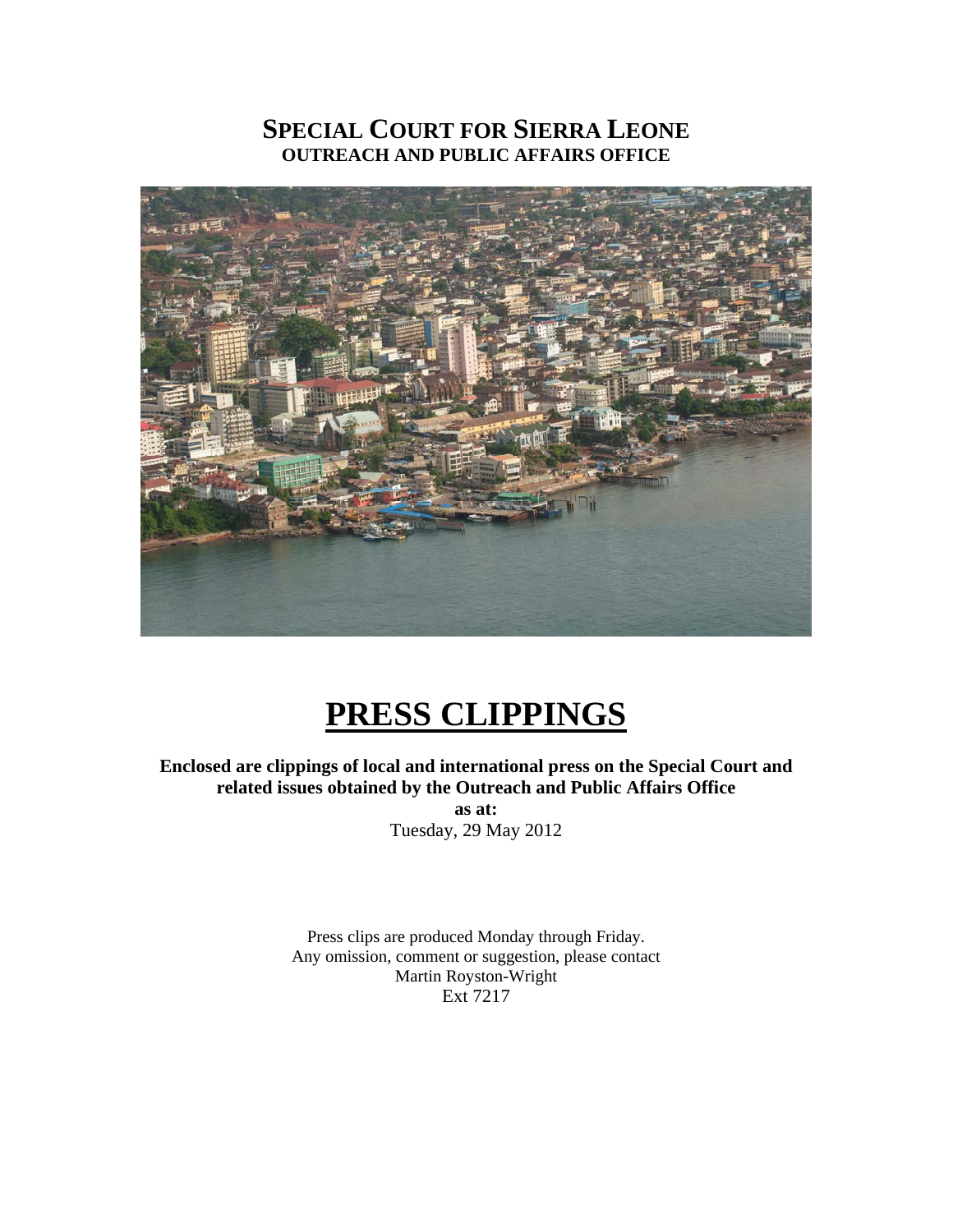| <b>International News</b>                                                               |             |
|-----------------------------------------------------------------------------------------|-------------|
| Liberia: Charles Taylor Gets Sentence Tomorrow / Leadership                             | Page 3      |
| Liberia: Taylor Begins Jail Sentence May 30 / The New Dawn                              | Page 4      |
| Western Interests Undermined Integrity of Charles Taylor Trial/ AllAfrica.Com           | Pages 5-7   |
| UN Court to Sentence Charles Taylor on Wednesday / Agence France Presse                 | Pages 8-9   |
| For Africa's Victims, Justice, Even if Selective, Will Always be Welcome / The Guardian | Pages 10-11 |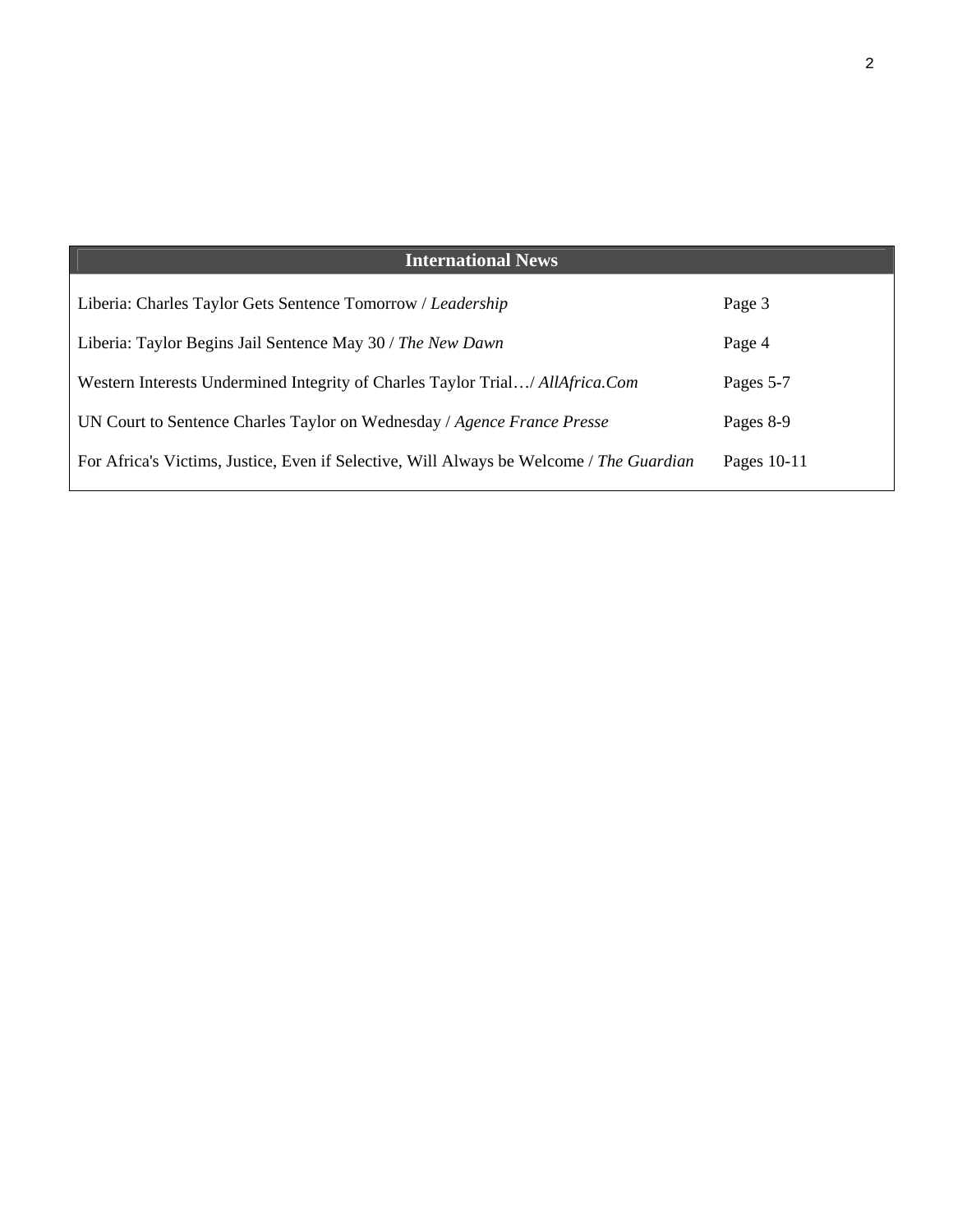Leadership (Abuja) Tuesday, 29 May 2012

## **Liberia: Charles Taylor Gets Sentence Tomorrow**

#### By Oluwaseun Oluwarotimi

Former Liberian President, Mr. Charles Taylor who was in April, 2012 convicted for war crimes by the International Criminal Court sitting in The Hague will tomorrow (Wednesday) be sentenced.

The sentencing judgment in the trial of the convicted former Liberian leader will take place on Wednesday, 30 May 2012 at 11:00 a.m. local time (9:00 a.m. GMT) in the STL courtroom in The Hague.

Mr. Taylor was convicted on April 26, 2012 on all 11 counts of an indictment alleging war crimes, crimes against humanity, and other serious violations of international humanitarian law. He was convicted of planning, and of aiding and abetting, rebel forces in the commission of crimes during the decade-long conflict in Sierra Leone.

However, oral arguments on sentencing briefs took place on May16, 2012.

The chief prosecutor, Brenda Hollis, has recommended a sentence of 80 years. The defence has recommended that any sentence be less than what would effectively be a life sentence.

The judgment proceedings will be streamed online. The media and public in Sierra Leone is invited to watch the proceedings at the Special Court in Freetown beginning at 9:00 a.m. GMT.

In his earlier submission, Mr. Charles Taylor said that he was "saddened" by the guilty verdict passed on him for abetting war crimes in Sierra Leone and said his role in the conflict was much different from how it had been portrayed.

"What I did to bring peace to Sierra Leone was done with honour," Taylor said, as he addressed the international court in the Netherlands that found him guilty last month. "I pushed the peace process hard, contrary to how I have been portrayed in this court."

In a speech that lasted about 30 minutes, Taylor blamed his predicament on the United States several times and compared what he was convicted of to the abuses he said the United States committed during the Iraqi war.

Warning that other African leaders could receive similar unjust fates, Taylor said: "I never stood a chance, only time will tell how many other African heads of state will be destroyed."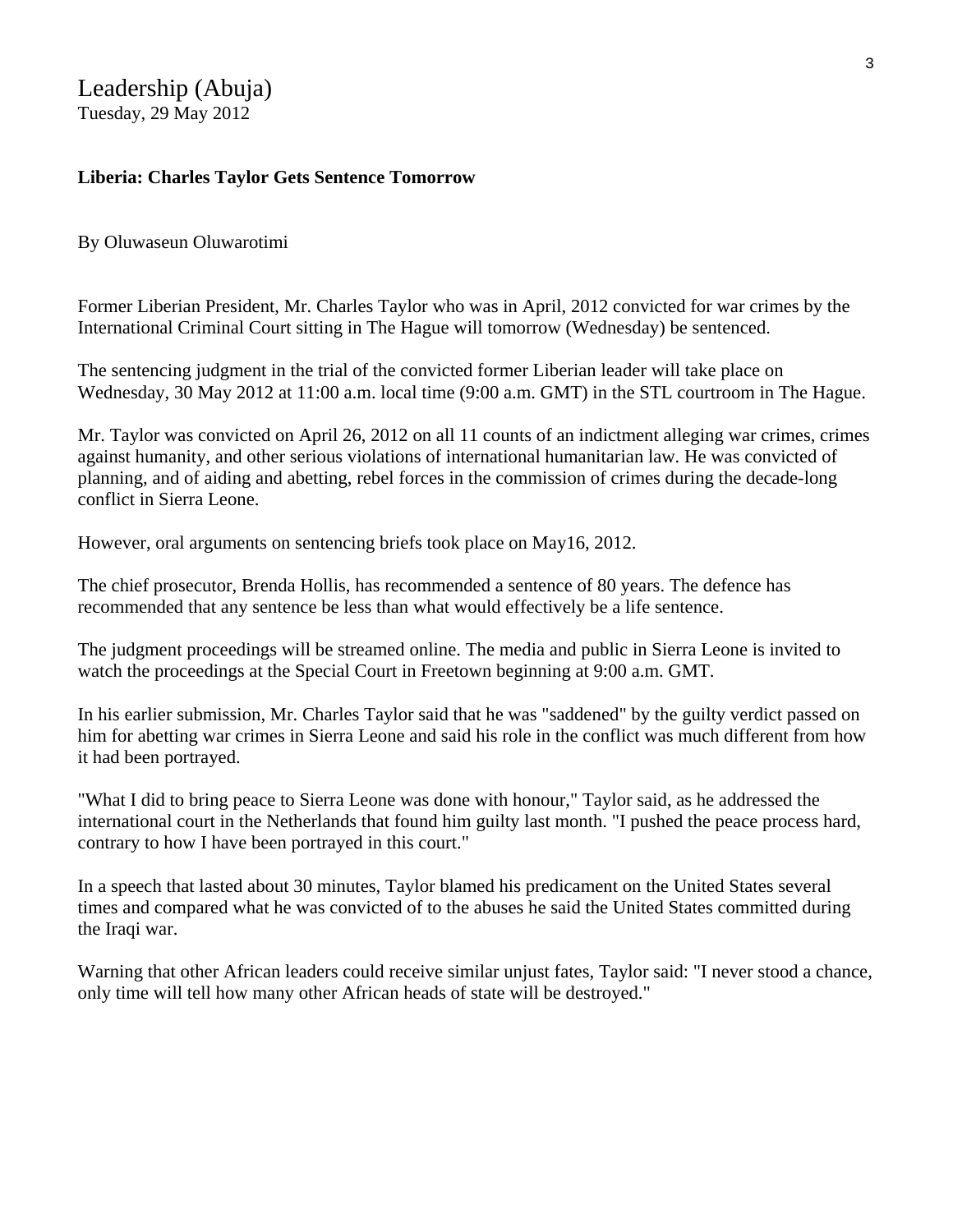## The New Dawn (Liberia) Tuesday, 29 May 2012

### **Liberia: Taylor Begins Jail Sentence May 30**

#### By Othello B. Garblah

Former President Charles Taylor is expected to begin his jail sentence tomorrow exactly 34-days after he was convicted by the UN backed Special Court for Sierra Leone on aiding and abetting that country's rebels.

Though prosecutors have recommended a sentence of 80 years, while the defense team requests a minimum sentence less than a life sentence, the exact jail terms is yet unknown.

But the judges of the court are expected to hand down a ruling on the matter just minutes before he is finally send to serve his prison terms in Britain on Wednesday.

The sentencing judgment will start at 11:00 a.m. local time (9:00 a.m. GMT) in The Hague. Taylor is the first former head of state to be sentenced by a war crime court since the Nuremberg trial in 1946.

He was convicted on 26 April 2012 on all 11 counts of an indictment alleging war crimes, crimes against humanity, and other serious violations of international humanitarian law.

He was convicted of planning and of aiding and abetting, rebel forces in the commission of crimes during the decade-long conflict in Sierra Leone.

Oral arguments on sentencing briefs took place on 16 May 2012. Chief Prosecutor Brenda Hollis had argued during the sentencing hearing early this month that 80-year prison sentence for Taylor was justified for the crimes he was convicted of.

"The gravity of the crimes is the litmus test" on how they should determine a sentence, Hollis told judges during the sentencing hearing. The gravity of the crimes is the litmus test" on how they should determine a sentence, Hollis told judges two weeks ago as she presented arguments ahead of the sentencing.

But Taylor's lawyer Courtenay Griffiths told the court that the 80 years sought for by the prosecution in effect amounted to a life sentence.

"To sentence a 64-year-old man to 80 years is a guarantee that he will die in prison," Griffiths said at the same May 16 hearing. He argued that Taylor, as president was instrumental in efforts to bring an end to Sierra Leone's war.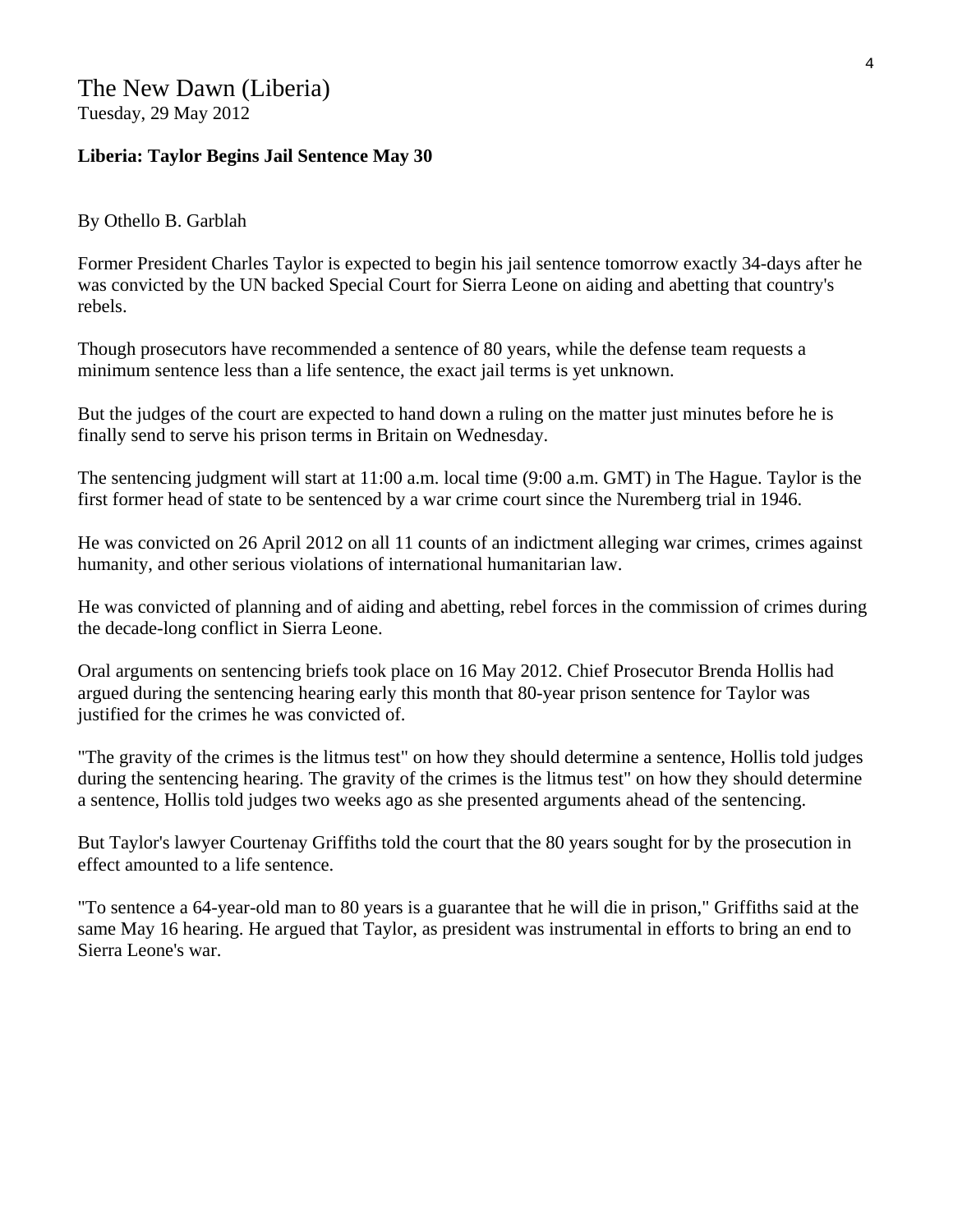## **Sierra Leone: Western Interests Undermined Integrity of Charles Taylor Trial - Interview with Courtenay Griffiths QC**

By Adam Robert Green

#### **Special Court for Sierra Leone**

Charles Taylor being transferred to the Hague to be tried for war crimes. The defence barrister to Charles Taylor says that the former Liberian leader's trial for war crimes was deeply flawed

On Wednesday 30 May, former Liberian president Charles Taylor will be sentenced to 80 years for 11 counts of murder, rape, conscription of child soldiers, and sexual slavery that took place during Sierra Leone's civil war between 1996 and 2002.

At a cost of \$50 million, the Charles Taylor trial is a landmark case in the fight against impunity for grave crimes. Taylor, aged 64, is the first African leader to be found guilty of war crimes by an international tribunal and his sentence comes weeks before the tenth anniversary of the International Criminal Court (ICC), the first institution of its kind.

Yet the procedural and evidentiary basis of the case was deeply flawed, argues Taylor's defence barrister, Courtenay Griffiths QC. In an interview with This is Africa, Mr Griffiths expresses his dismay. "I am a newcomer to international criminal law," says the Jamaican-born barrister. "Until the Charles Taylor case I had never practiced in that field, I'd never studied it, and I was asked to take on the Charles Taylor case based solely on my background as a criminal defence advocate.

"One of the things that I discovered much to my alarm soon after dipping a toe into this area is that - and I will say it bluntly - international criminal law is not about law at all. It's all about the politics of power. If you examine all the cases before the ICC and indeed the particular case that I was involved in with Charles Taylor, you see - behind the scenes - a hidden hand or hands manipulating the legal process for their own benefit".

Mr Griffiths' worries are shared by others. The Special Court's reserve judge Justice El Hadji Malick Sow from Senegal even interrupted the hearing to voice opposition, but his microphone was cut off as he spoke. Sow warned that the international justice system was "in grave danger of losing all credibility".

#### **Meddling**

Mr Griffiths believes geostrategic interests have soiled both ad hoc war crimes tribunals such as the Special Court for Sierra Leone and the now de facto permanent institution for prosecuting such crimes, the International Criminal Court .

"What people do not highlight are the economic and strategic reasons as to why some people are investigated and arrest warrants are issued and not others. Take Darfur, for example. What's never mentioned is that, surprisingly, Darfur just happens to sit on a sea of oil and many Western oil companies would like to exploit that resource, and [there is] concern about Omar al-Bashir's relationship with China. Likewise you look at the Democratic Republic of Congo, perhaps the most minerally rich country on the planet, the sole producer of some of the rarest minerals required by Western industries, and it just so happens that by the indictment of various factional leaders within that country you keep in power a very corrupt government who is then willing to allow you to exploit the valuable resources in that country."

In the context of the Special Court for Sierra Leone, Mr Griffiths believes a Western oil corporation indicated it was able to influence the authorities' pursuit of Liberia's former president. "Charles Taylor told me he was playing tennis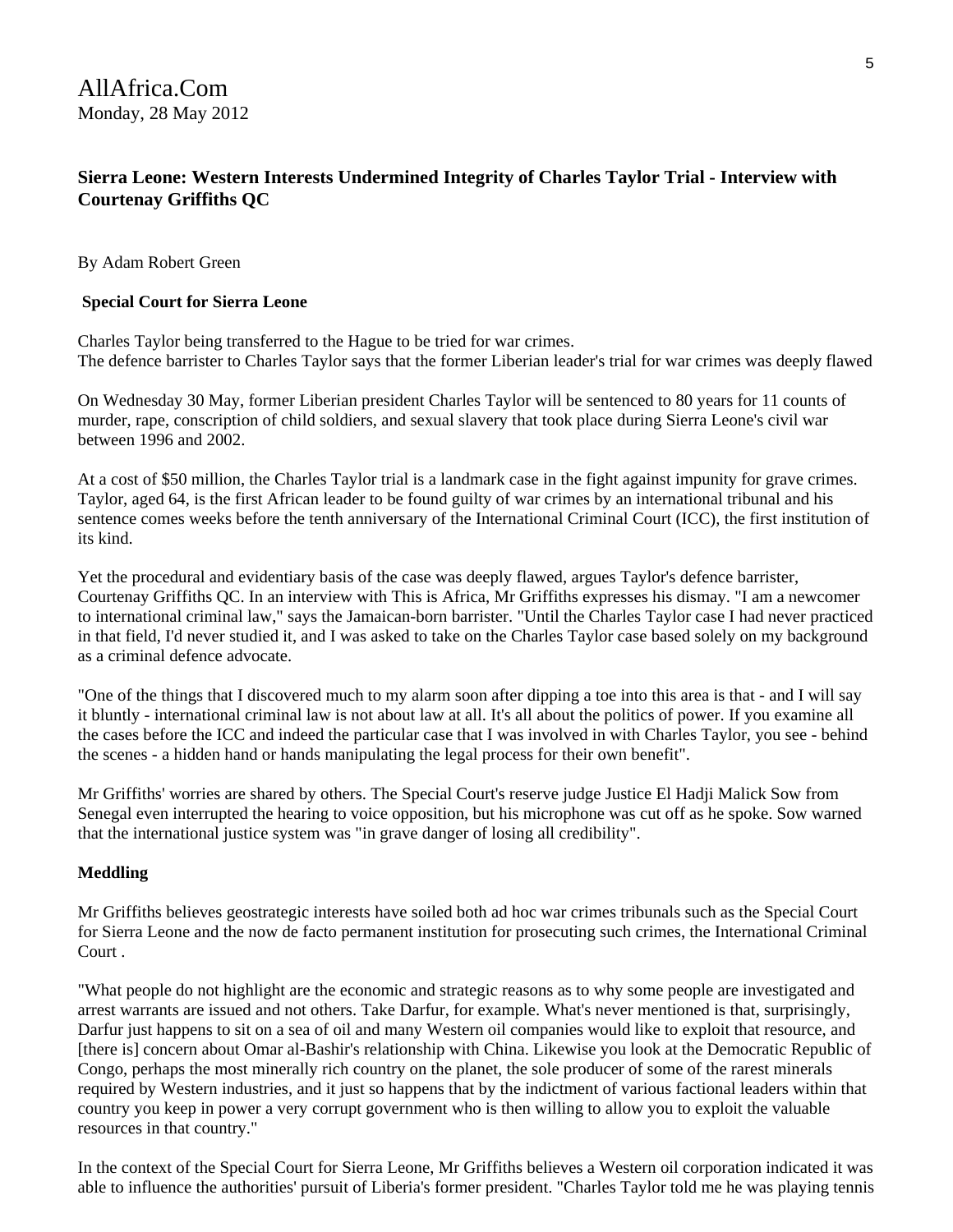at his home in Liberia towards the end of his tenure and he had been negotiating a deal with an oil company for Liberia's offshore oil concessions. [They] weren't offering Liberia what he felt was a fair deal, and Taylor wanted to sell those oil concessions to the Chinese. Taylor tells me he received a telephone call from a very senior executive, who told him bluntly, 'Mr President, if you can't do a deal then I'm sorry, I can't protect you any more'. That's the argument which I've not heard anybody express today. Nobody is expressing how it is that in all these instances you see Western economic and strategic interests at work."

Mr Griffiths does not argue that Charles Taylor should not have been tried. His concerns relate to the manner in which the trial unfolded. "In principle, I would have no difficulty with Charles Taylor being tried for crimes in Liberia. There's no doubt that unlawful killings took place, the pillaging of people's homes and properties took place. Rape was committed. Child soldiers were used. And I think then, he would have direct responsibility. He was the president of the country. He was the leader of the largest warring faction during the civil war."

But, he claims, the West "could not afford to try Taylor in Liberia". US interests were keen to protect current incumbent President Ellen Johnson Sirleaf from being drawn into a Liberia-focused trial for political and commercial reasons, he believes. When pressed for details on how this interference played out, Mr Griffiths seconds Charles Taylor's claims made in the pre-trial hearing about the 'buying' of evidence and coercion.

Money, argued Taylor in his presentation to the court, played a "corrupting, influential, significant and dominant role in this trial. Money in this case cumulatively prejudiced my rights and interests in an irreparable way."

Mr Griffiths elaborates on Taylor's argument. "The prosecution was given a secret fund of millions of dollars by the US government and despite repeated attempts by us, they have never been prepared to disclose who gave it to them, how much it was, or what they used it for. But we know what it was used for. The court [already] has a victim and witness service which is funded to provide travel expenses for witnesses to come to Freetown or wherever. This fund is over and above that. "Taylor made the point that much of the evidence against him was bought. People were paid to give evidence against him. Who was paying that money? The US [was]. They also provided 80 percent of the funding of the court."

In the trial proceedings, the prosecution denied receipt of such funds and the judges did not evidently see fit to discharge evidence on the basis of the bribery allegations, as the case proceeded to its conclusion.

The level of interference seems somewhat far-fetched given Liberia's fairly modest resource base, especially in past years where the oil and gas reserves of the West African coast were not a major draw, I say.

"I'm not sure I agree with you," Mr Griffiths responds. "From the US point of view, given their concerns about Iran, if I was an American president, what would I rather control? The Gulf of Guinea, right across the Atlantic from my oil refineries in Virginia, no atomic nuclear armed Iran to interfere with my supplies, or continued reliance on Middle Eastern oil which have to travel through the Straits of Hormuz? Which would make more economic and strategic sense?"

His claim about US interests wishing to protect Johnson Sirleaf is also debatable since Sirleaf took office in 2006, four years after the court was established and three years after Taylor has been indicted. Secondly, the Special Court for Sierra Leone was set up through an agreement between then-President of Sierra Leone Ahmad Tejan Kabbah and the United Nations, and not the US. Liberia's government, meanwhile, has never sought a special court, says Peter C. Andersen, chief of outreach and public affairs at the Special Court for Sierra Leone, explaining why no trial has been pursued for crimes committed there.

But Mr Griffiths believes the evidence tying Taylor to Sierra Leone was too tenuous for a conviction to be made. "My argument is that he didn't get a fair trial. My argument is he wasn't tried for the right crimes. My argument has never been that he should not be tried. Because it seems to me that during the civil war which began in Liberia and spread over the border into Sierra Leone, so many heinous crimes were committed, it needed to be examined in a court of law. And I think culpability needed to be assigned. I just don't like the way it's been gone about."

Firstly, the prosecution's narrative overstated Taylor's regional power. Prosecutors described Taylor as part of a "joint criminal enterprise" to take over West Africa, including the likes of Muammar Gaddafi, Blaise Compaoré of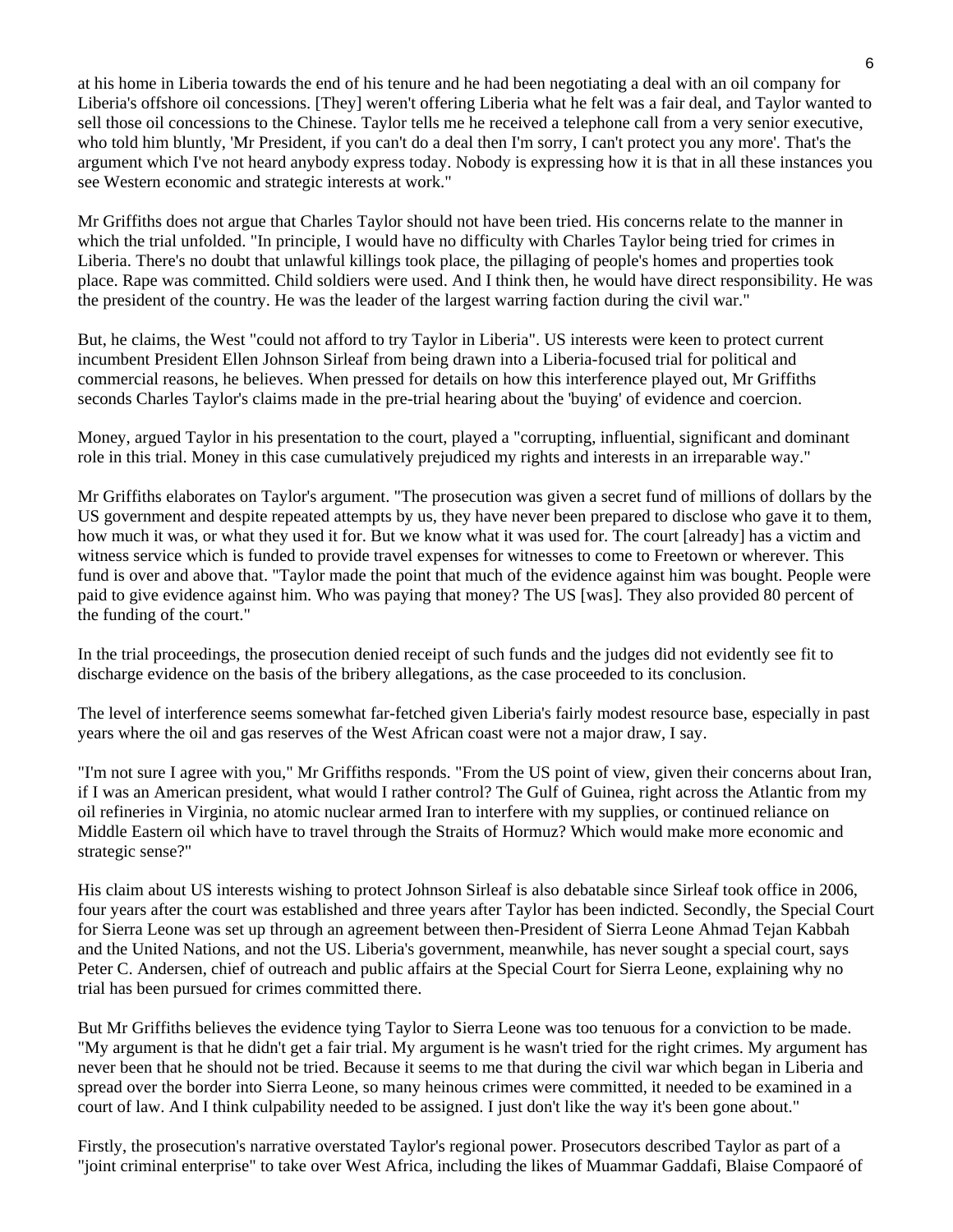Burkina Faso, and Foday Sankoh [leader and founder of the RUF]. The judges rejected that narrative, with the eventual focus being on Taylor's culpability for atrocities committed in Sierra Leone.

Yet even here, Mr Griffiths describes as "extremely disturbing" the quality of evidence used to link Taylor to diamond trading and criminal acts neighbouring Sierra Leone. "The US and Britain deployed a lot of military hardware in and around that part of West Africa yet we didn't have one satellite picture of lorries going over the border carrying missiles. We didn't have one radio intercept even though the technology was available. I find that extremely surprising. In fact, apart from one witness who gave evidence of being in Taylor's presence when Taylor issued an order in relation to Sierra Leone, all the evidence relied on to link Taylor with Sierra Leone was hearsay".

While the prosecution claimed that Taylor was in command and control of the RUF and the FRC, with a guiding hand in their activities, Mr Griffiths argued in court that Taylor aiding rebels, but not leading them. He was, says the barrister, "sending for the most part small amounts of arms and ammunition across the border. He did send two large shipments, one of which was used for the Freetown invasion, but that was the extent of his involvement. He was involved in that raid knowing that atrocities were being committed."

Having acknowledged Taylor's involvement - albeit at a lesser scale than the prosecutor's claimed - Mr Griffiths says that if funding rebel groups in other countries is now established as an international crime, the US ought to be brought into the dock for actions funding 'contras' in Nicaragua, the Resistência Nacional Moçambicana (RENAMO) in Mozambique and the Mujahedeen against the Soviet Union in Afghanistan. "I would like to see Taylor's conviction on that basis now being used as a precedent to say to powerful countries like the US: 'You shouldn't be engaging in what is now stated to be an international crime'."

#### **The ICC at 10**

In July, the ICC celebrates its tenth birthday. The Hague-based body emerged to consolidate and institutionalise the scattered experiences of ad hoc war crimes tribunals in Yugoslavia and Rwanda. The ICC did not take on the Taylor case, since the events had already occurred before the ICC was formed. However, it is the institution in which future such crimes may well be prosecuted. Yet after ten years in existence, it has been criticised for everything from incompetence and tardiness to racism and neo-colonialism.

"The ICC's biggest flaw is that there is no system of accountability to the people over whom they exercise jurisdiction," says Mr Griffiths. "In a national court system, if you don't like the way the law is being imposed or operated, you can always demonstrate against it - as black people did in the United Kingdom against the SUS [suspected person] laws in the 1970s - and seek change through the political process. The people of Africa really don't have any control in that sense over the ICC. In the absence of that democratic accountability you have the kind of criticisms that people like myself have voiced, that it is being used as a tool for Western neo-colonialism. It leaves itself open to that because there is no democratic way in which people can influence the way in which it operates."

Mr Griffiths speaks positively about earlier ad hoc tribunal models. "They concentrate on one conflict. They tend to be based close to the seat of the conflict, so that those for whom the verdicts are most important are in a position to follow the proceedings and take ownership of the proceedings, whereas the ICC is a bit remote."

The dominance of African defendants in the ICC has also opened it up to criticism of racism, not helped by its distant locale in the Netherlands. "Don't you think it would have been better, given the number of indictees at the ICC from Africa, to try those people somewhere in Africa? What about South Africa? It has got the infrastructure. What about Nigeria? Parts of it have the infrastructure. Nairobi certainly has. There were many ways in which, with a bit of flexibility and imagination, the ICC could have avoided accusations of providing distant 'white man's justice'. And I just don't think enough thought and imagination was applied.

"I do not support the immunity of African leaders. If you go back as far as [Hendrik] Verwoerd in South Africa or [Jean-Bédel] Bokassa of the Central African Republic - I would like to see those people prosecuted. The problem I have got with the contemporary system is that it is unfair. It applies to some and not others. And as far as I am concerned, that is not justice. That is not law".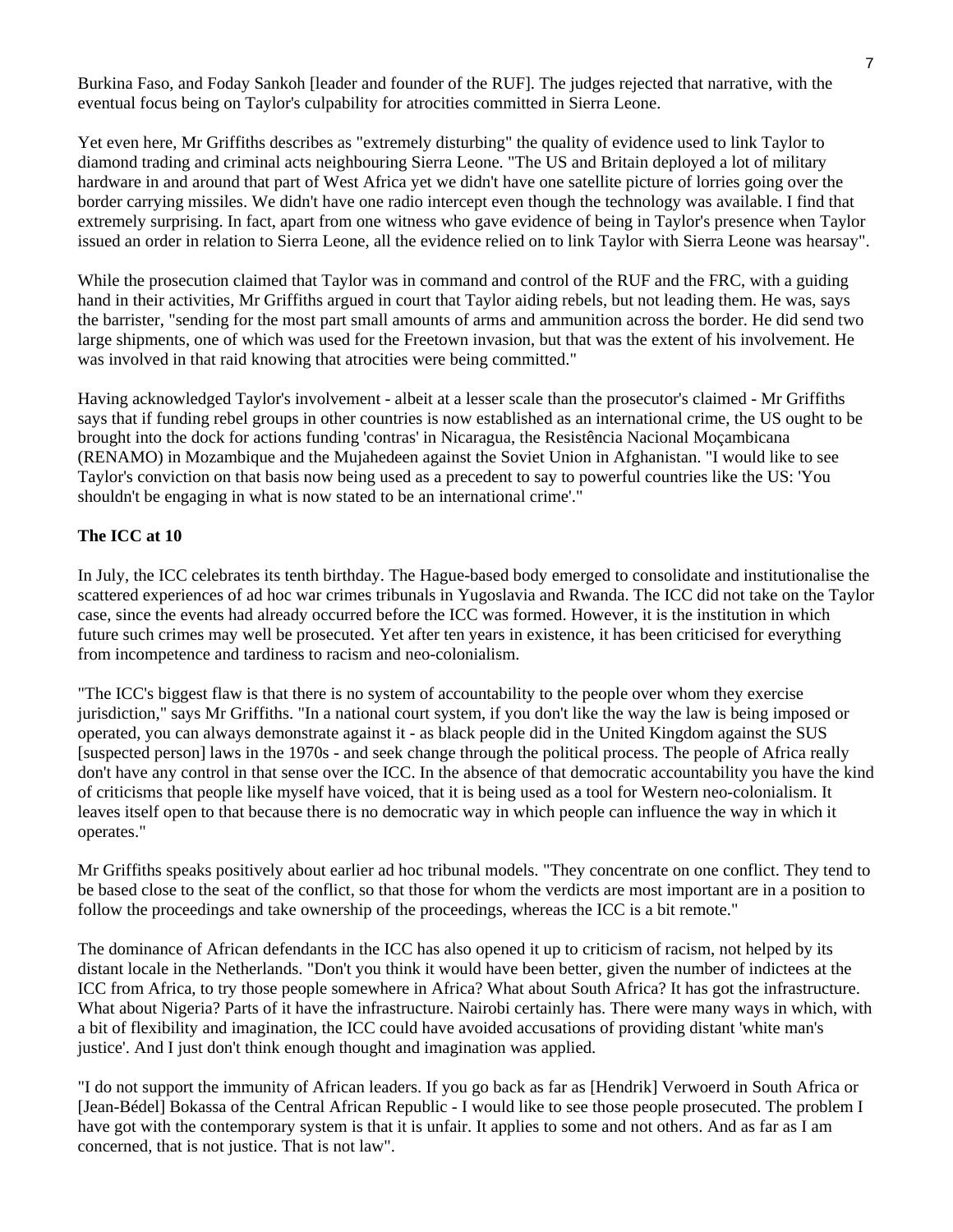## Agence France Presse Monday, 28 May 2012

#### **UN court to sentence Charles Taylor on Wednesday**

LEIDSCHENDAM, Netherlands (AFP) – Liberian warlord Charles Taylor will be sentenced for war crimes by a special UN court on Wednesday, after being found guilty of arming Sierra Leone rebels in return for "blood diamonds".

The hearing at 0900 GMT before judges of the Special Court for Sierra Leone, situated just outside The Hague, will be the first time a former head of state will be sentenced by a world court since the Nazi trials at Nuremberg in 1946.

Brenda Hollis, the tribunal's chief prosecutor, earlier this month argued for 80-year prison sentence for Taylor, once one of the most powerful men in west Africa and a driving force behind Sierra Leone's brutal 1991-2001 civil war.

The former Liberian president was convicted on April 26 on 11 counts of war crimes and crimes against humanity for aiding and abetting Sierra Leone's Revolutionary United Front (RUF) rebels and their allies during the war, in which 120,000 lives were lost.

In return, the court said, Taylor was paid in diamonds mined by slave labour in areas under the control of rebels who murdered, raped and kept sex slaves while hacking off limbs and forcing children under 15 to fight for them.

Should Taylor, 64, get jail time, it will be served in a British prison. The court's judges cannot impose a life sentence, only a specific number of years.

"The gravity of the crimes is the litmus test" on how they should determine a sentence, Hollis told judges two weeks ago as she presented arguments ahead of the sentencing.

Taylor's lawyer Courtenay Griffiths told the court the 80 years sought by the prosecution in effect amounted to a life sentence.

"To sentence a 64-year-old man to 80 years is a guarantee that he will die in prison," Griffiths said at the same May 16 hearing.

He argued that Taylor, Liberia's president from 1997 to 2003, was instrumental in efforts to bring an end to Sierra Leone's war.

In perhaps his last stand before a world audience, a bespectacled Taylor expressed his "sadness and deepest sympathy for the atrocities and crimes suffered by individuals and families in Sierra Leone."

But he told judges he was not responsible for the crimes committed by rebel forces and blamed "politics" and the United States for his eventual removal from west Africa to face prosecution.

Both sides will have two weeks after sentencing to file an appeal.

Taylor's trial, which lasted nearly four years, wrapped up in March 2011 at the court, based in the leafy Leidschendam suburb a few kilometres outside the city.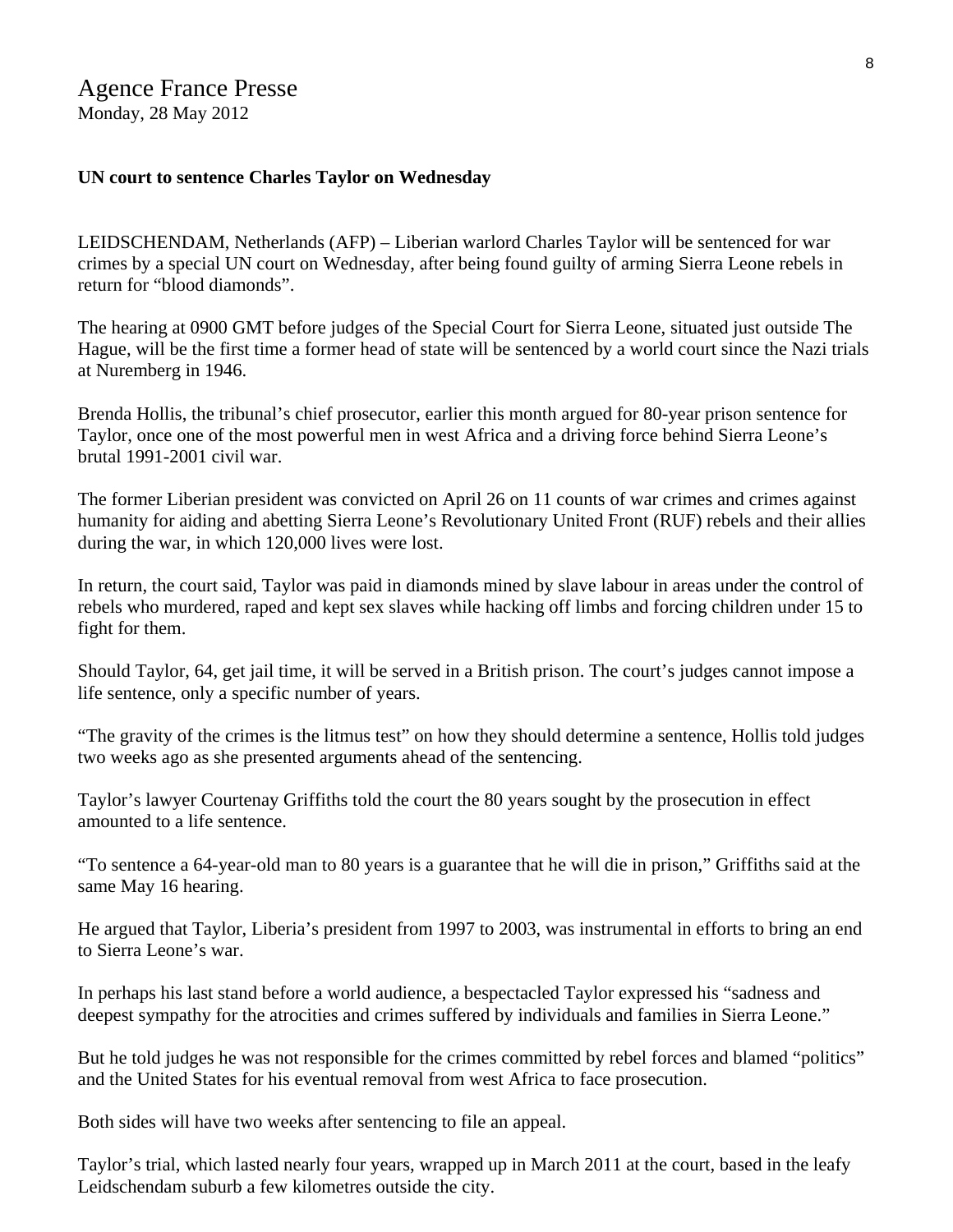It saw a number of high-profile witnesses testify, including supermodel Naomi Campbell, who told of a gift of "dirty diamonds" she received at a charity ball hosted in 1997 by then-South African president Nelson Mandela.

Handing down the verdict last month, Judge Richard Lussick stressed that although Taylor had substantial influence over the RUF, including its feared leader Foday Sankoh, his role "fell short of command and control" of rebel forces.

Sankoh died in 2003 before he could face trial.

Authorities in Nigeria arrested Taylor in March 2006 as he tried to flee from exile after being forced to quit Liberia three years earlier, under international pressure to end that country's own civil war.

He was transferred to The Hague in mid-2006 amid fears that a trial in Sierra Leone would create a security risk.

Taylor's sentencing comes 66 years after admiral Karl Donitz was sentenced to 10 years in prison by an international military tribunal at Nuremberg for his part in Nazi crimes during World War II.

Adolf Hitler appointed Donitz his successor shortly before committing suicide in Berlin in 1945.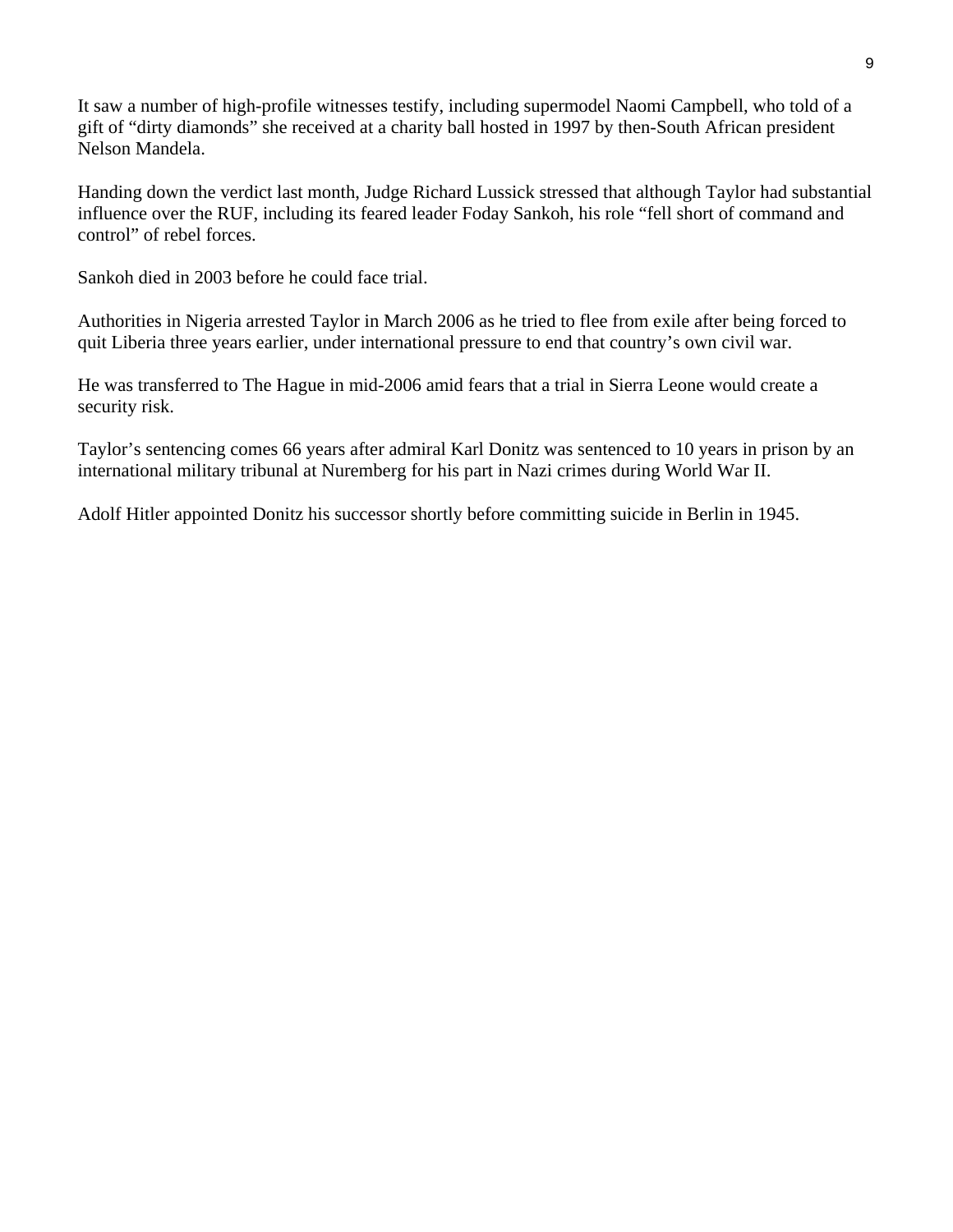## The Guardian Monday, 28 May 2012

## **For Africa's victims, justice, even if selective, will always be welcome**

Africa should not see itself as a target of neo-colonial victimisation - but as the vanguard of a new era of international justice



*sentenced in The Hague on Wednesday A Liberian child soldier. Former president Charles Taylor will be 30 May Photograph: Chris Hondros/Getty Images* 

This Wednesday former Liberian president [Charles Taylor](http://www.guardian.co.uk/world/charles-taylor) will be sentenced in The Hague by the [special](http://www.guardian.co.uk/law/special-court-for-sierra-leone)  [court for Sierra Leone](http://www.guardian.co.uk/law/special-court-for-sierra-leone) (SCSL) for his part in [Sierra Leone](http://www.guardian.co.uk/world/sierraleone)'s bloody conflict. Chances are, even if judges impose a sentence much less than the prosecution's fanciful request for 80 years imprisonment, Taylor could soon [be on his way to the UK](http://www.guardian.co.uk/world/2012/apr/25/charles-taylor-trial-liberia) to serve out his time. Some - notably Taylor's own lawyer, Courtenay Griffiths QC - have been vocal in identifying Taylor's prosecution as part of an inherently biased and flawed [international criminal justice](http://www.guardian.co.uk/law/international-criminal-justice) system, in furtherance of a neo-colonial, anti-African, agenda.

It's true that of the seven situations currently before the permanent [international criminal court](http://www.guardian.co.uk/law/international-criminal-court) (ICC), all are from the continent of [Africa.](http://www.guardian.co.uk/world/africa) True also that two other international tribunals, the [Rwanda Tribunal](http://www.unictr.org/) and the SCSL, are dedicated to African conflicts. But the foundations of the new system of international criminal justice lay not in Africa, but Europe.

It was the United Nations' decision, back in 1993, to establish the [Yugoslavia tribunal](http://www.guardian.co.uk/law/international-tribunal-for-the-former-yugoslavia) that set the precedent for the other international tribunals that followed. But for his untimely passing, [Slobodan](http://www.guardian.co.uk/world/milosevictrial)  [Milosevic,](http://www.guardian.co.uk/world/milosevictrial) not Taylor, may well have been the first former head of state to be convicted by an international court. And as the Taylor trial nears its end, the very un-African cases against [Mladic](http://www.guardian.co.uk/law/international-tribunal-for-the-former-yugoslavia+world/ratko-mladic) and [Karadzic](http://www.guardian.co.uk/world/radovankaradzic+law/international-tribunal-for-the-former-yugoslavia) carry on in earnest.

Are African perpetrators singled out more than others? Perhaps. But try telling that to their victims. From a man forced to choose which healthy hand to have amputated, to a woman gang raped by 20 men, to a child forced to kill his parents and join a rebel gang, justice, even if selective, will almost always be welcome. It is the victims of the crimes overlooked that have the right to complain, not the defendants in the dock.